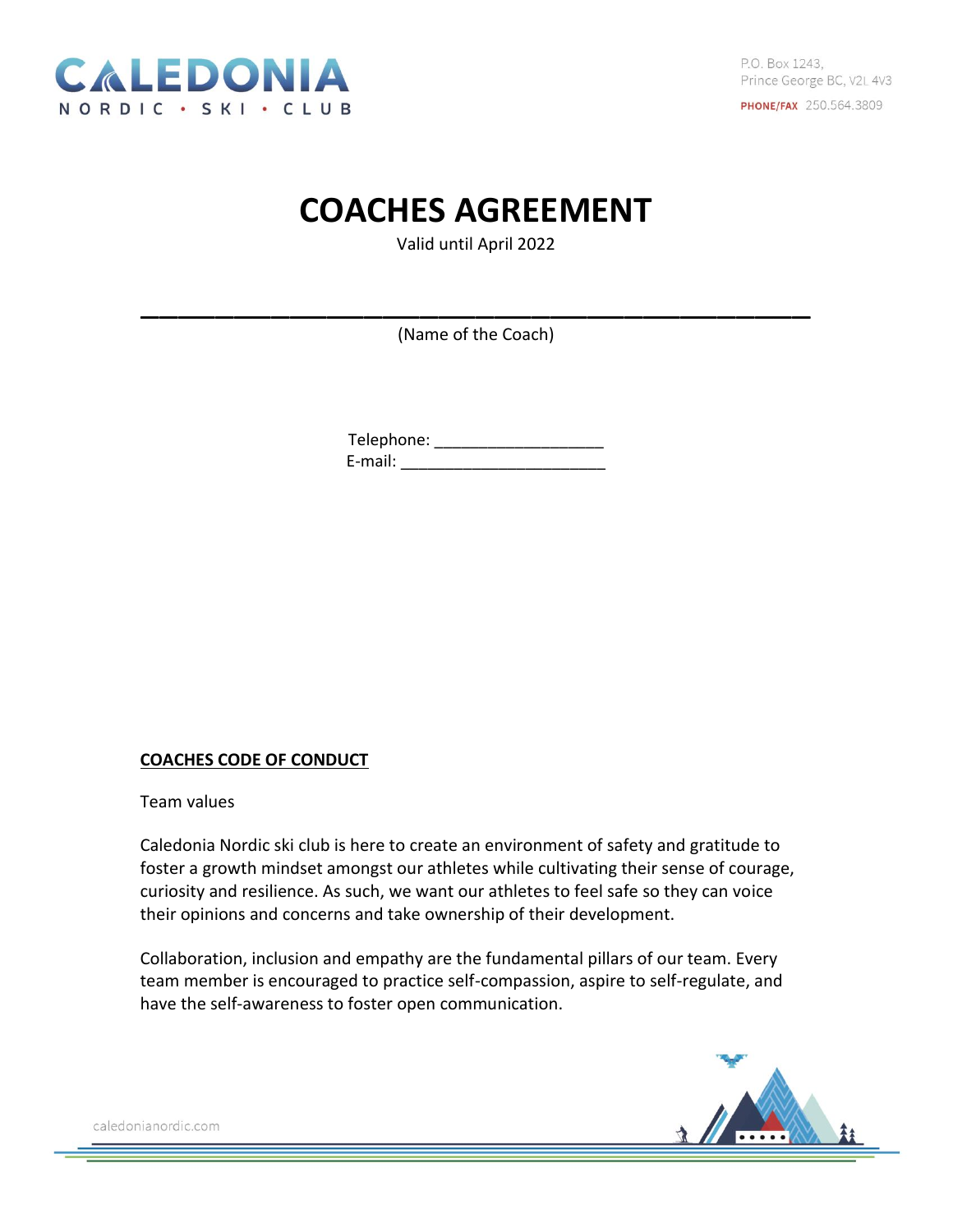

Team members are encouraged to take ownership, be proactive and focus on solutions. Cultivating an atmosphere of fun, play, and support while prioritizing health is vital to achieving our racing goals and potential.

This program's emphasis is on development in alignment with the LTAD model. We value effort and dedication to allow for a growth mindset.

We believe in sport for life – therefore, competition is only one avenue to allow individuals to develop and improve their skiing and shooting abilities. As such, the athlete should feel self-motivated rather than pressured to take part in any aspect of training or racing. We believe it is important to offer a variety of programs to accommodate the different interests of developing athletes.

## Definitions of coaching roles

### **Head coach**

Role\*:

- To support the team leads and their coaches.
- To support athletes and the program as a whole.
- To provide education for the athletes and the coaches.
- To provide team leads with session plans when needed.
- To help monitor the athletes and bring changes to the training plans as needed.
- To support team leads and athletes at races.

\*The coaches' contract with the club will always take precedence over the coach's role definitions.

Expectation:

- Must be able to attend almost every training session. If not able to attend a training session, is responsible for making sure that all of his team's leads are confident and comfortable delivering the training sessions with the coaching team during their absence.
- Is responsible for finding a designated coach who will act in their interim during their absence.
- Follow and respect all club policies, codes of conduct and procedure at all times.

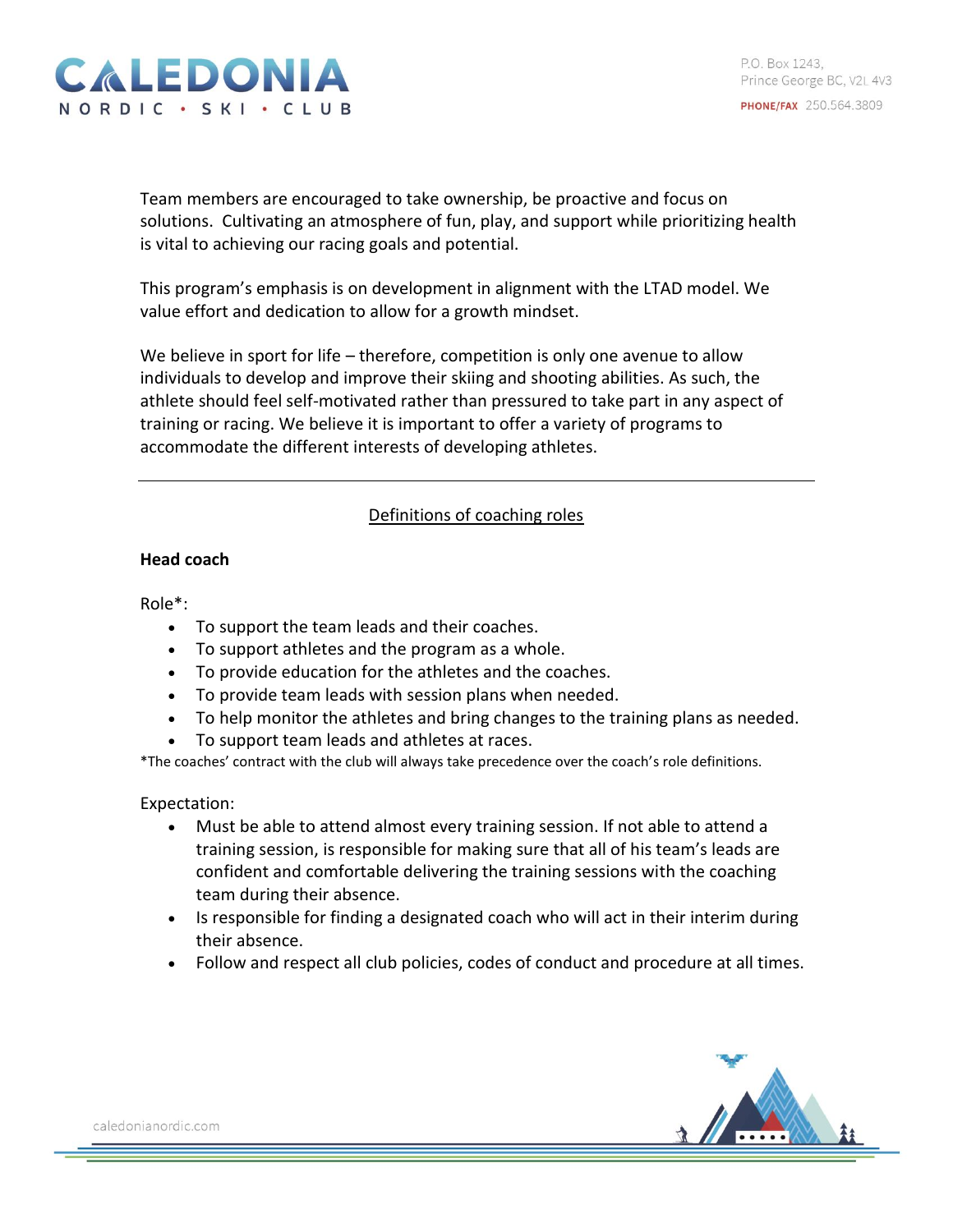

Requirements:

- The head coach must have a valid coaching certification, strive to have the coaching certification for the level of athletes they are responsible for and must be striving to develop their coaching certification every year.
- All coaches must have up-to-date and valid criminal record checks.
- All head coaches must have a valid first aid course.

### **Lead coach**

Role:

- Is responsible for a group of athletes e.g Track-Attack.
- Is responsible for making sure they have sufficient number of coaches and assistant coaches for every practise – making sure their coaching team is ready.
- Is responsible for reading and understanding the session plans designed by the head coach, and discussing with their team the plan and proposing any changes their team would like to bring forth or any questions they have prior to the training session with the head coach.
- Is responsible for taking the lead with the implementation and realization of the training sessions designed by the head coach.
- Is responsible for coordinating and organizing his team for the smooth delivery of the training session.
- Is responsible for helping support the development of the developing coaches they oversee.

Expectations:

- Must be able to attend almost every training session for a designated training period eg. summer or winter. If not able to attend a training session, is responsible to make sure they have a replacement and that their team has sufficient coaches to support the athletes.
- Is responsible for finding a replacement if they must be absent.
- Follow and respect all club policies, codes of conduct, and procedures at all times.

## Requirements:

• The lead coach must have a valid coaching certification for the level of athlete they are responsible for or must be working towards achieving that certification level.

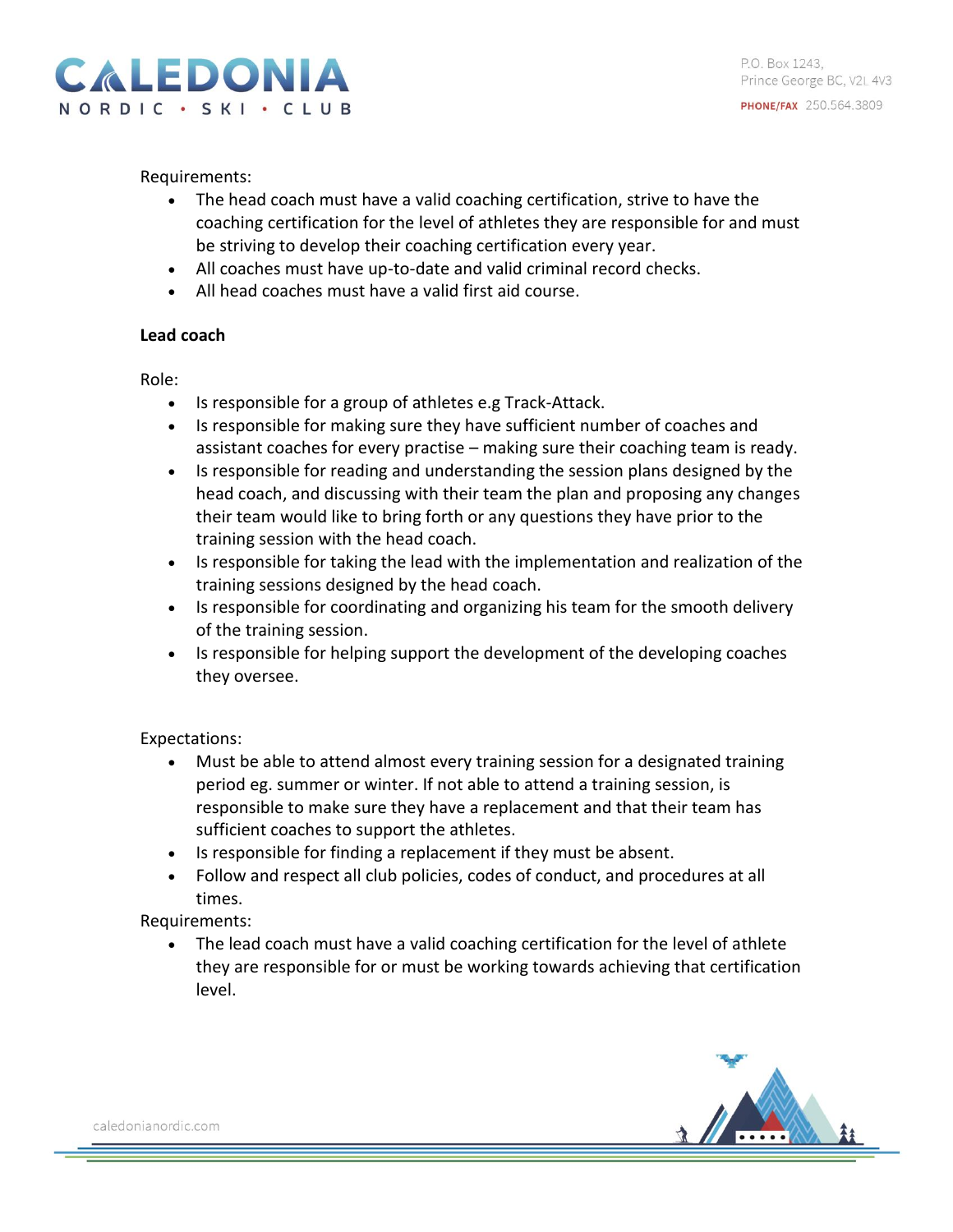

- All coaches must have up-to-date and valid criminal record checks.
- All lead coaches must have a valid first aid course.

### Benefit:

- All lead coaches will have free access to the master's program.
- All lead coaches will be able to accumulate their volunteering hours towards their parent engagement contract.

### **Coach**

Role:

- Is there to support the lead coach in delivering the training session.
- Is there to support the growth of the athletes.
- Is there to learn and develop, as coaches are those individuals who are working towards becoming lead coaches or higher-level coaches and are actively working on their certifications. As such, they will sometimes be in charge of certain tasks related to completing their certifications, e.g leading a regional camp.

Expectation:

- Must be able to attend a significant number of training sessions for a designated training period eg. summer or winter.
- If not able to attend a training session, is responsible to make sure they have a replacement and that their team has sufficient number of coaches to support the athletes.
- Is responsible for communicating their absence as early as possible to the lead coach.
- Follow and respect all club policies, code of conduct and procedure at all times.

Requirements:

- All coaches must have a valid coaching certification.
- All coaches must have an up to date, and valid criminal records check.
- Follow and respect all club policies, code of conduct and procedure.

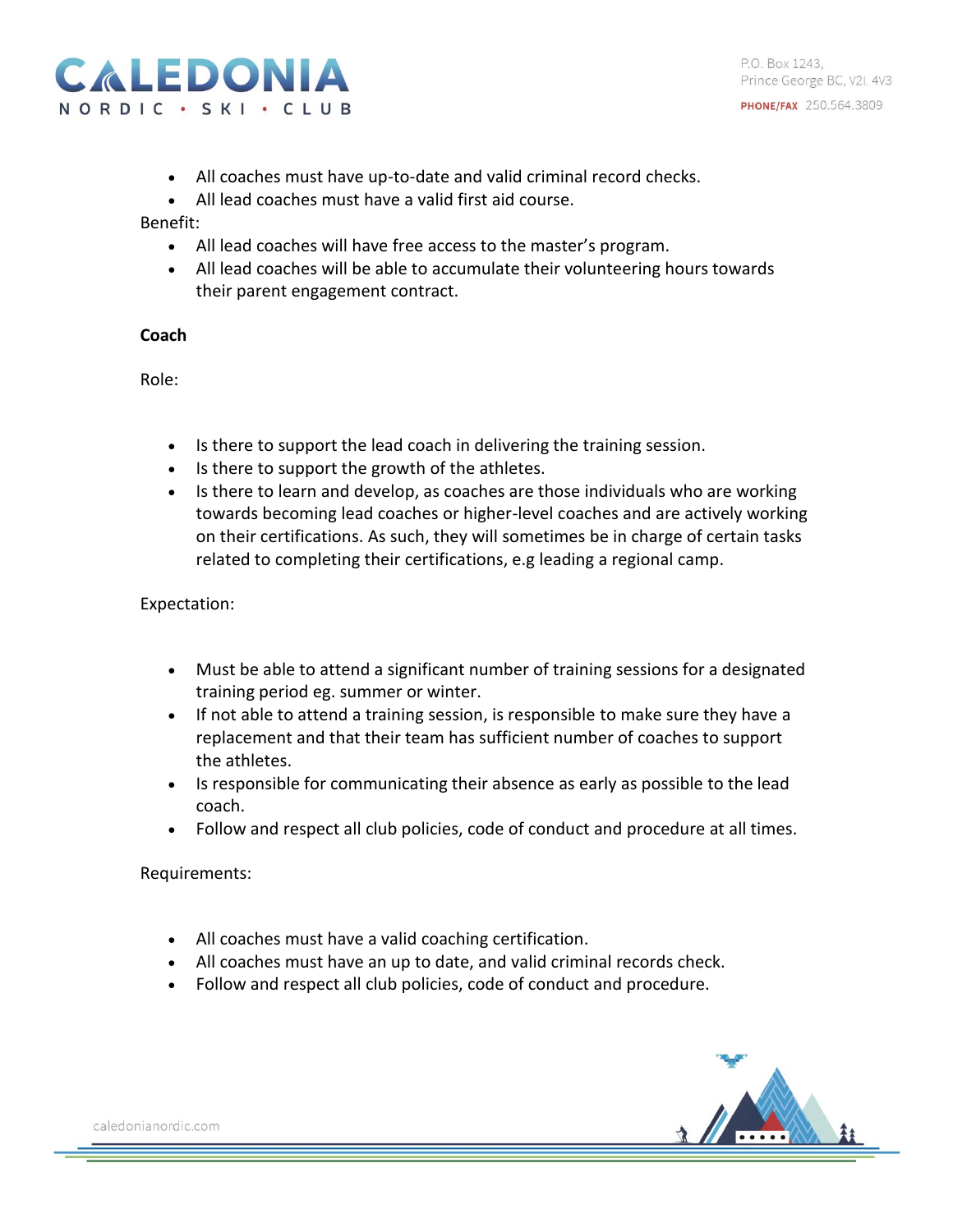

P.O. Box 1243. Prince George BC, V2L 4V3 **PHONE/FAX** 250.564.3809

#### Benefit:

- All coaches will have free access to the master's program.
- All coaches will be able to accumulate their volunteering hours towards their parent engagement contract.

#### **Coach's Assistant**

Role:

- Assist the team lead and coaches in delivering training sessions.
- Help support the growth of the participants.

Expectation:

- Good communication with the team leads on their availability and abilities.
- Is responsible for notifying the lead coach when they cannot make it and should try to find a replacement or at the very least suggest two potential substitutes.

Requirements:

- Must have up-to-date and valid criminal record checks.
- Follow and respect all club policies, code of conduct and procedure.

Benefit:

• All assistant coaches will be able to accumulate their volunteering hours towards their parent engagement contract.

\_\_\_\_\_\_\_\_\_\_\_\_\_\_\_\_\_\_\_\_\_\_\_\_\_\_\_\_\_\_\_\_\_\_\_\_\_\_\_\_\_\_\_\_\_\_\_\_\_\_\_\_\_\_\_\_\_\_\_\_\_\_\_\_\_\_\_\_\_\_\_\_

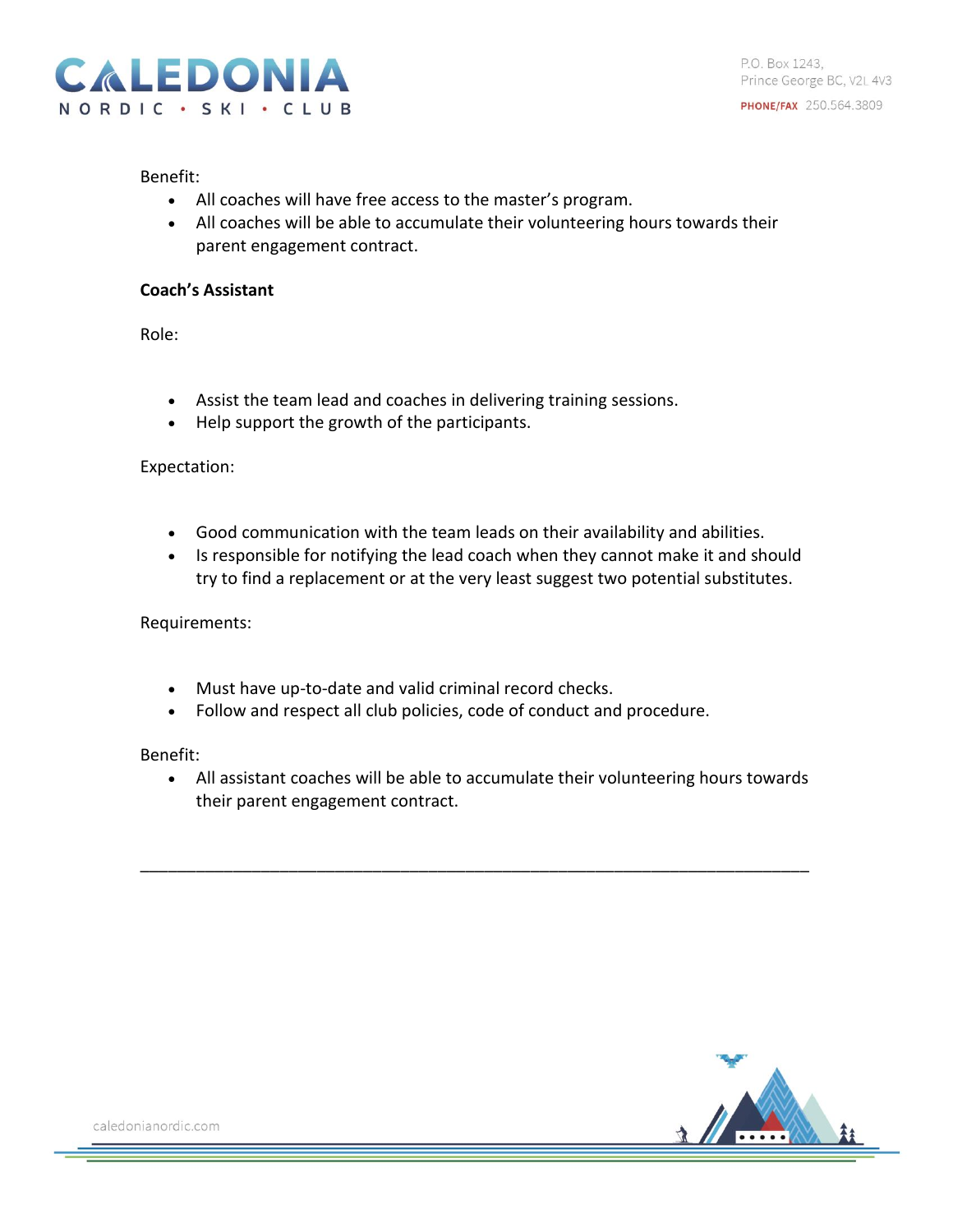

Coaches' code of conduct

For the sport:

- To respect the policies put forth by CCES for you and your athletes [\(www.cces.ca\)](http://www.cces.ca/).
- To respect and honour the rules and regulations at events and those of regulating bodies involved in the sport in which your athletes participate.

For the club and our community:

- To respect that, all those directly involved with the team will be asked to provide a criminal records check yearly.
- To represent the CNSC Team respectfully and responsibly as a coach.
- To not misuse any substance or communication platform while representing CNSC as a coach.
- To help leave all sites as you found them or in better condition.
- To always value and respect our competitors, fellow parents and coaches.

For the team:

- To respect others at all times and display good sportsmanship when representing our team.
- To engage in and maintain open communication while being proactive and solution orientated for all functions related to the team.
- To respect your engagement around your coaching position.
- To respect the **team values** at all times.
- To prioritize and protect the emotional and physical well-being of the team ahead of any personal desire for your athlete's success.
- To respect the travel policy as stated in [Travel Guidelines to Help Protect](https://commit2kids.ca/pdfs/EDU_TravelGuidelinesYouthSport_en.pdf)  [Children in Sport](https://commit2kids.ca/pdfs/EDU_TravelGuidelinesYouthSport_en.pdf)
- To promote inclusivity by fostering team cohesion and making sure that all your athletes are equally ready for the training sessions and races within the realm of reasonable.
- To respect the roles and responsibilities of each member within the programs and respect the limits of your position.

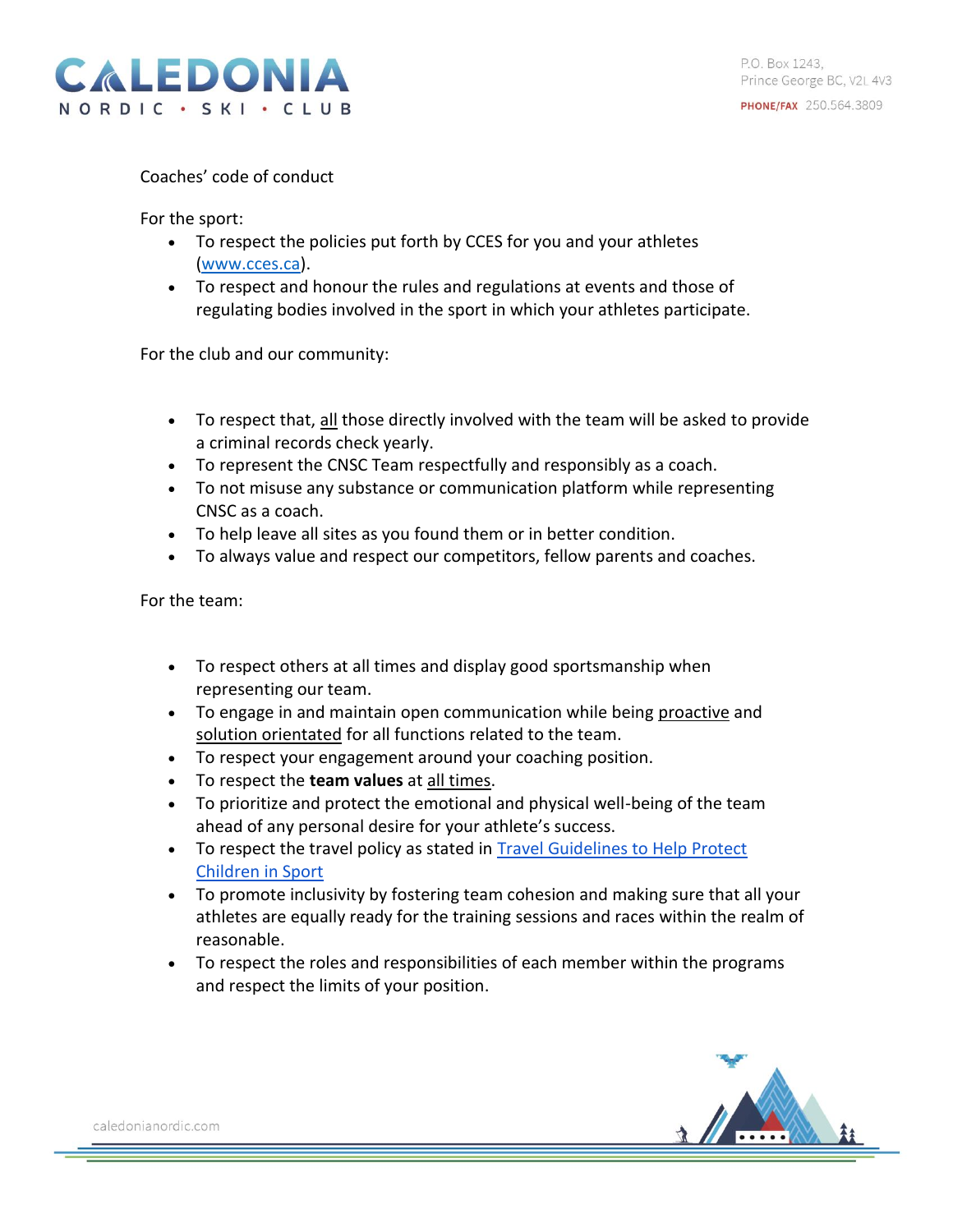

For yourself and our athletes:

- To respect that our programs are trying to foster intrinsic motivation and ownership amongst our athletes. As such, the coach's roles are to:
	- Provide a fun and safe environment for the athlete to learn. A growth environment is one where athletes are safe, seen, soothed, and secure. This means that athletes can make mistakes, try new things without fear of being punished or embarrassed. Athletes should feel calm and in control.
	- Ask if the athlete would like directives.
	- Educate and expose athletes to ideas but don't force them to adopt your point of view.
	- Give space to athletes to have input and always let them have the final say - it's their journey.
	- This is about development, even when it comes to enforcing boundaries and discipline. As such, athletes should be heard and considered at all times. These are beautiful learning opportunities once the emotional part has been addressed.
- To call the Canadian sports helpline if a situation arises where you deem the safety of our athletes is at risk and where you do not believe internal actions are a viable option: call or text: 1-888-83SPORT (1-888-837-7678).
- To always protect and prioritize the health of our athletes (physical, emotional and spiritual) over performance.
- To never communicate via any electronic platform with a single athlete, but to include another coach.
- To always respect the rule of two and wait with a fellow coach should one athlete be waiting to be picked up.

For the interpersonal relationship between you and the head coaches:

- To respect the head coach's time off, which will be specified for every season. This includes electronic communications.
- To respect the caretaker's / head coach's privacy by never entering his property unless invited to do so in a context not associated with their position as head coach.

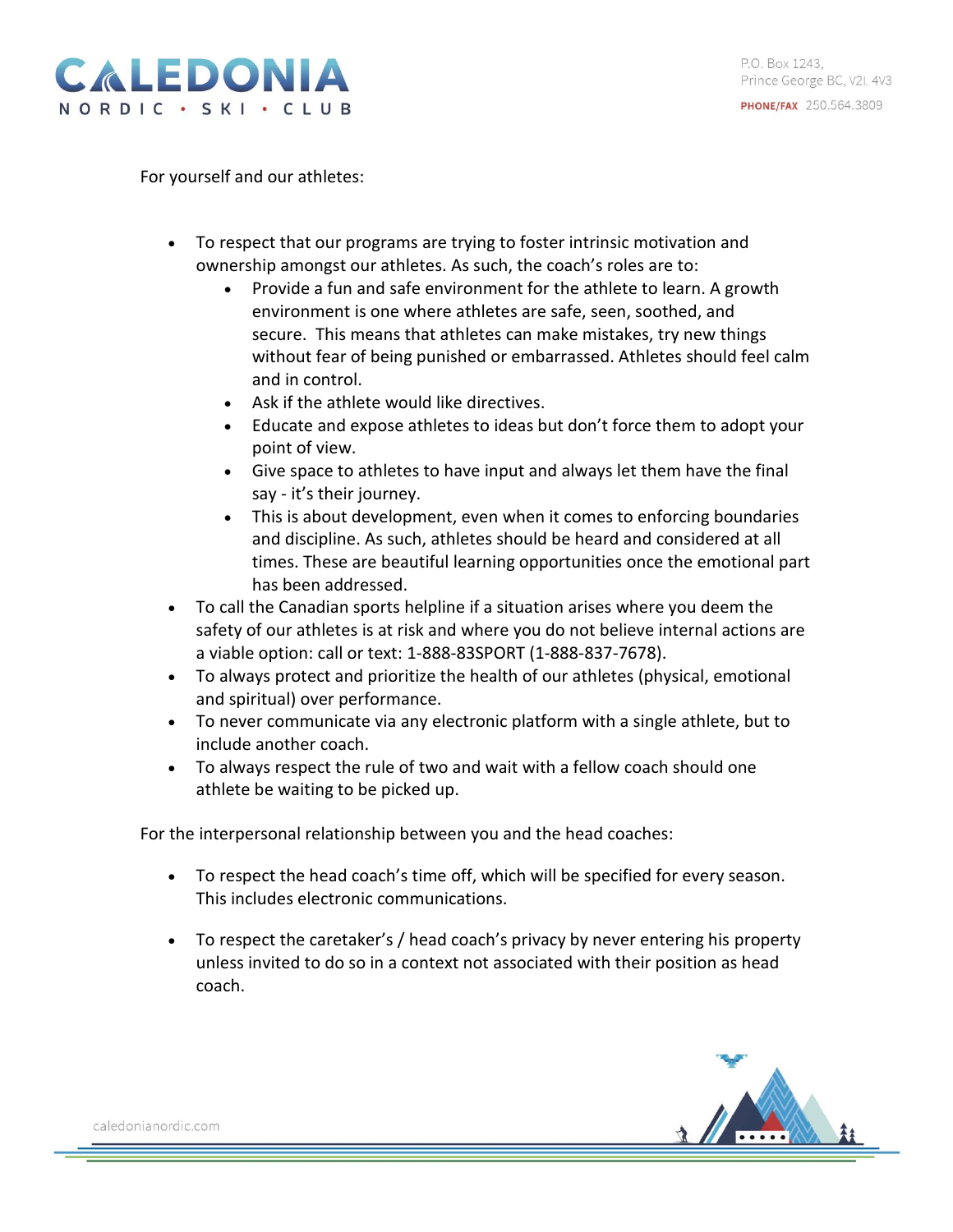

• If a coach has a concern about their athletes, their athletes' program, or the coaching of their athletes, they should respectfully voice these concerns in one of the following ways:

i) First, through discussion with the head coaches as far ahead of the training session as possible to allow for pro-active steps to be pursued. Coaches should avoid questioning the session design at the beginning of a session when there is no time to implement proactive strategies. Coaches are encouraged to give proactive feedback after a 24 hrs reflection period.

ii) Second, through a scheduled meeting with the head coaches.

iii) Third, through a meeting with the head coaches and the conflict resolution committee.

Every coach should also be familiar with their athlete's agreement and should act in accordance to support both contracts.

Significant deviations from this code of conduct will be addressed in the following manner:

- 1. Discussion with the head coaches or a head coach if others are not present to listen to all those involved, make an action plan and find an appropriate agreement aligned with the code of conduct.
- 2. Any persistent deviations will be reported to our conflict resolution committee who will decide on the appropriate measures to take. In the event this would happen during a competition, this role falls under the team manager's or the team captain's (biathlon) responsibility.